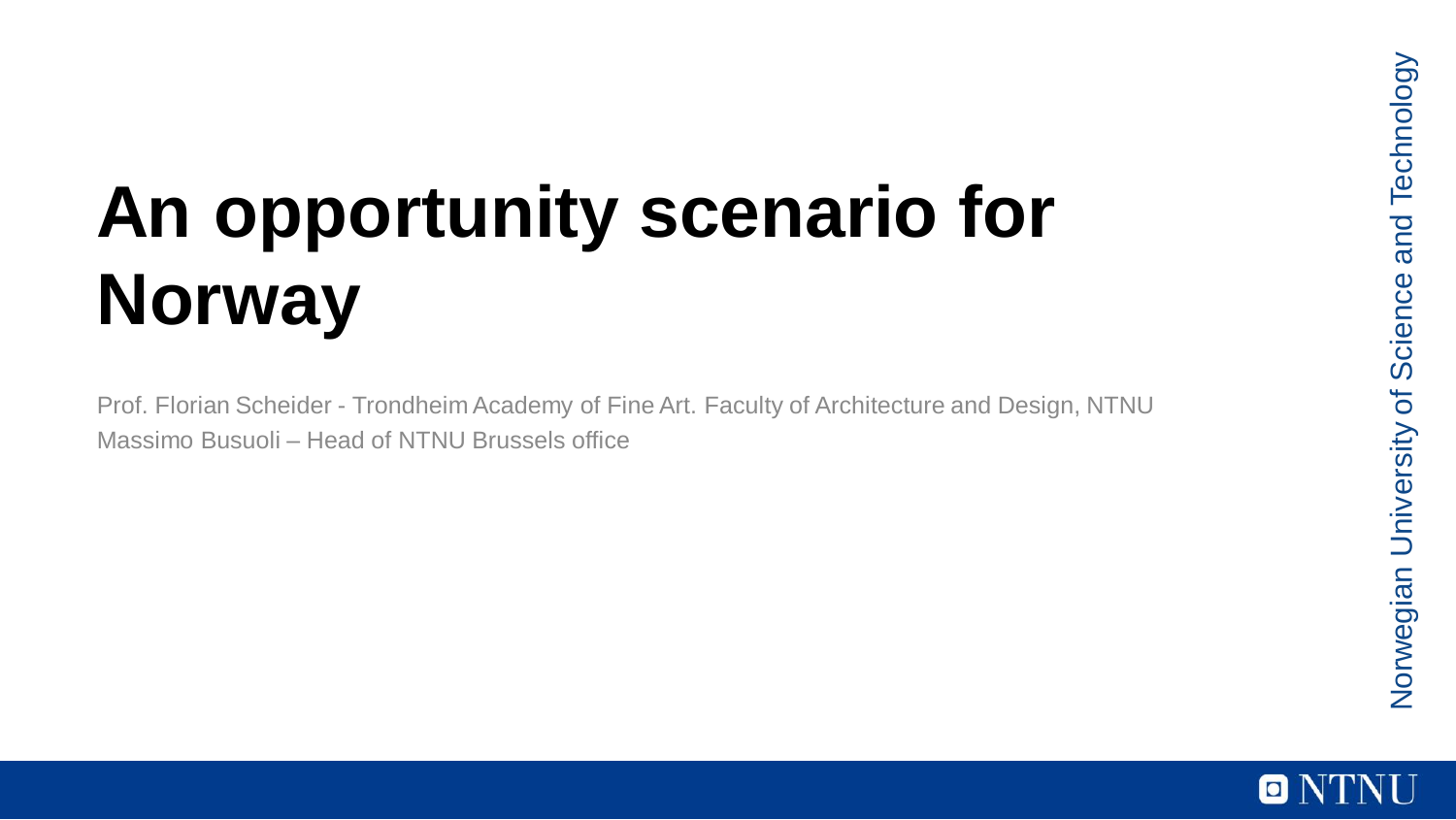# **What has happened so far?**

- Call published in October 2021
- Deadline for applications in March 2022
- Two, maybe three consortia submitting a proposal

| <b>INDICATIVE ROADMAP 2021-22</b>                                                |                                                                           |                                                                           |                                                                         |                                                          |                                                              |                                                                 |
|----------------------------------------------------------------------------------|---------------------------------------------------------------------------|---------------------------------------------------------------------------|-------------------------------------------------------------------------|----------------------------------------------------------|--------------------------------------------------------------|-----------------------------------------------------------------|
|                                                                                  |                                                                           |                                                                           |                                                                         |                                                          |                                                              |                                                                 |
| Q1                                                                               | Q <sub>2</sub>                                                            | Q3                                                                        | Q <sub>4</sub>                                                          | Q1                                                       | Q <sub>2</sub>                                               | Q3                                                              |
| <b>MARCH</b><br>Publication<br>of indicative<br>roadmap                          | <b>JUNE</b><br>Publication of<br>call criteria &<br>evaluation<br>process | <b>SEPTEMBER</b><br>Publication of<br>'EIT Innovation<br>Model' Paper     | OCTOBER/<br><b>NOVEMBER</b><br>Publication of<br>call text &<br>annexes | <b>MARCH</b><br>Closure of<br>Call for<br>Proposals      | <b>IUNE</b><br>Designation of<br>EIT Culture &<br>Creativity | <b>SEPTEMBER</b><br>Signature of<br>Start-up Grant<br>Agreement |
| 2021                                                                             |                                                                           |                                                                           |                                                                         | 2022                                                     |                                                              |                                                                 |
| 21 APRIL<br>EIT Info<br><b>Webinar for CCSI</b>                                  |                                                                           | <b>NOVEMBER &amp;</b><br><b>DECEMBER</b><br><b>EIT Call Info Seminars</b> |                                                                         | <b>MARCH - JUNE</b><br><b>Evaluation of</b><br>Proposals |                                                              |                                                                 |
| European Institute of<br>A body of the European Union<br>Innovation & Technology |                                                                           |                                                                           |                                                                         |                                                          |                                                              |                                                                 |

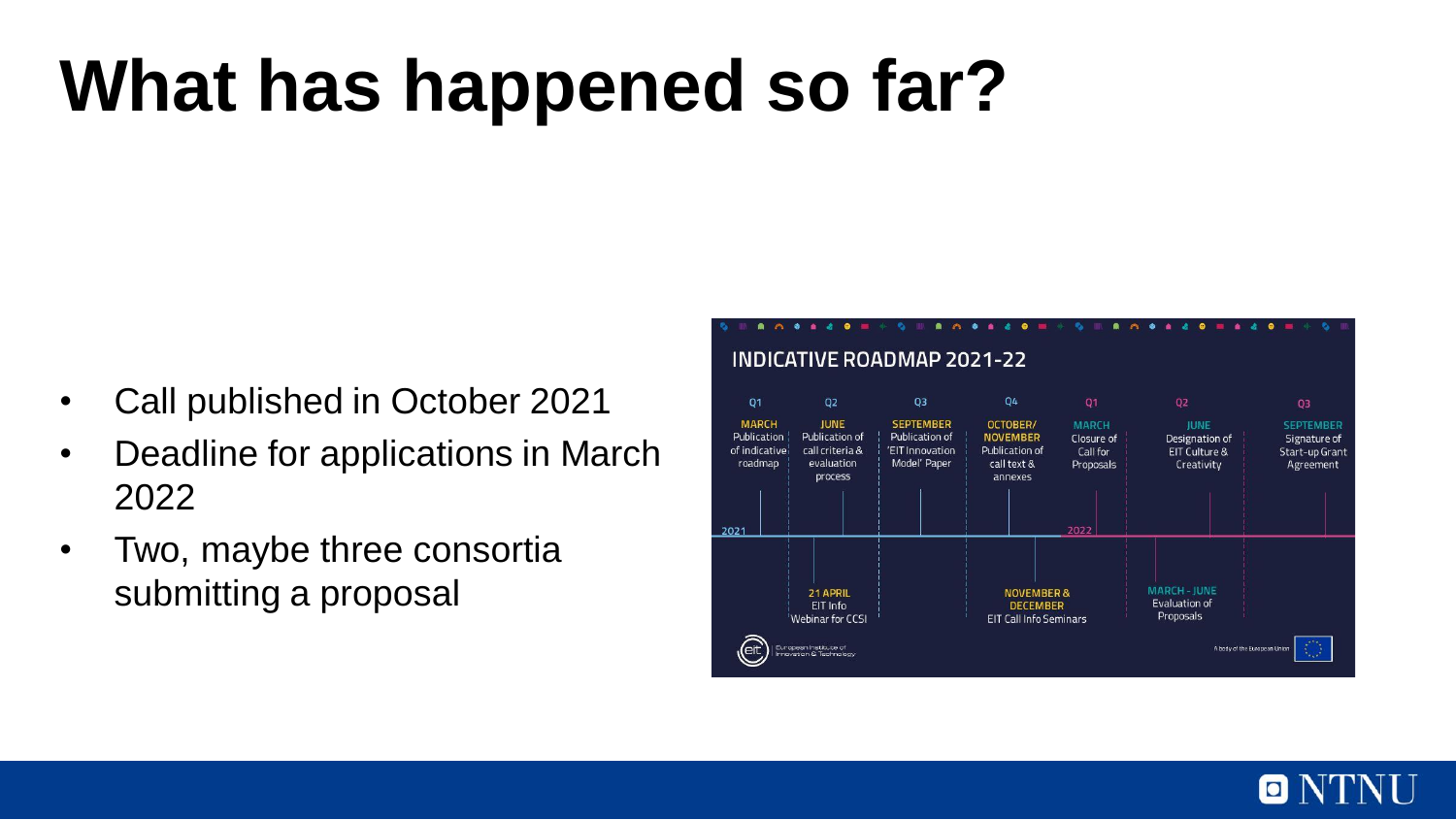### **What makes the Norwegian CCSI ecosystem unique?**



#### Norway offers ideal conditions

- High degree of social cohesiveness
- Direct contacts between different stakeholders
- Short decision-making paths
- Small distances to audiences and customers.

#### Real-world laboratory of societal imagination

- Bringing people together who would otherwise not meet
- Initiating and testing approaches that would not be possible anywhere else
- Applying and scaling R&I solutions on national, regional, and international levels

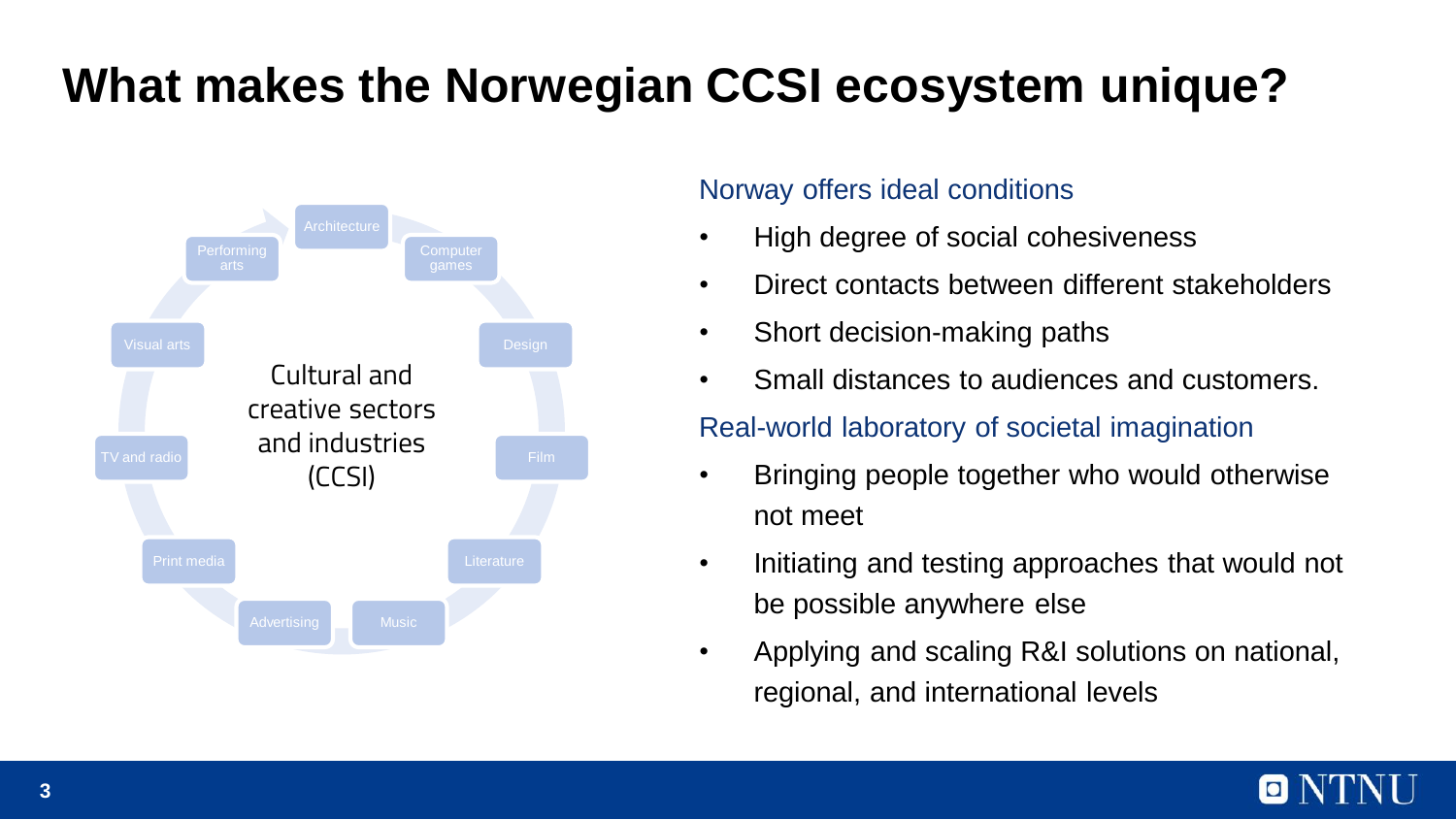### **Scope of an alliance across the CCSI ecosystem**

- Overcoming the fragmentation of the sector
- Exploring the potential of new models of creative and artistic entrepreneurship
- Investigating various capacities to contribute to the missions and respond to complex societal challenges



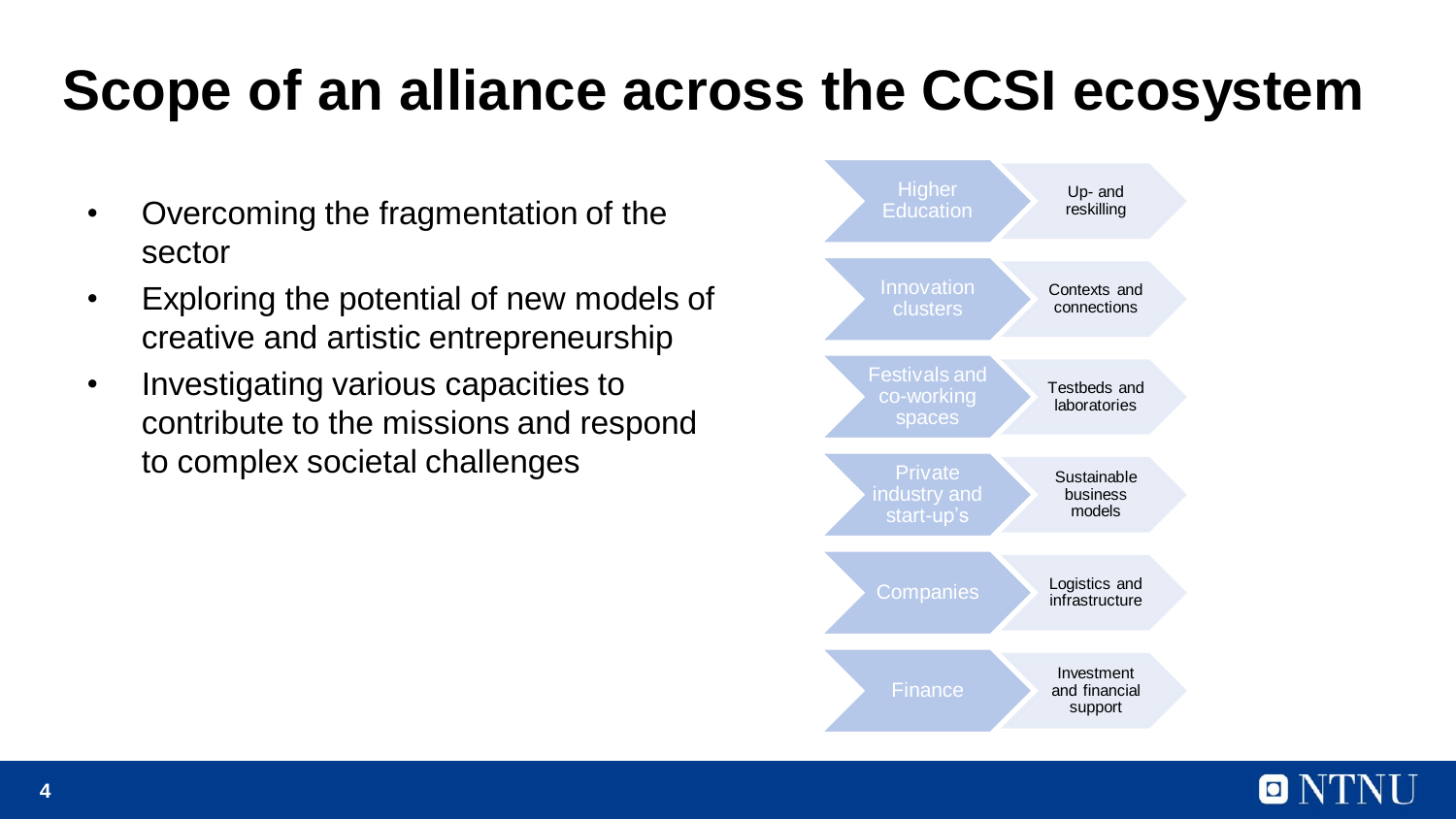### **What are the challenges?**

### *Internally*

How can we develop and finance creative businesses that are economically sustainable and focused on maximum societal impact?

### *Integratedly*

How can the sector continuously explore the innovation potentials opening at the multiple intersections of art, technology, science, and culture?

### *Systemically*

How can the cultural and creative sectors contribute to the Green Deal based on the principles of the New European Bauhaus?

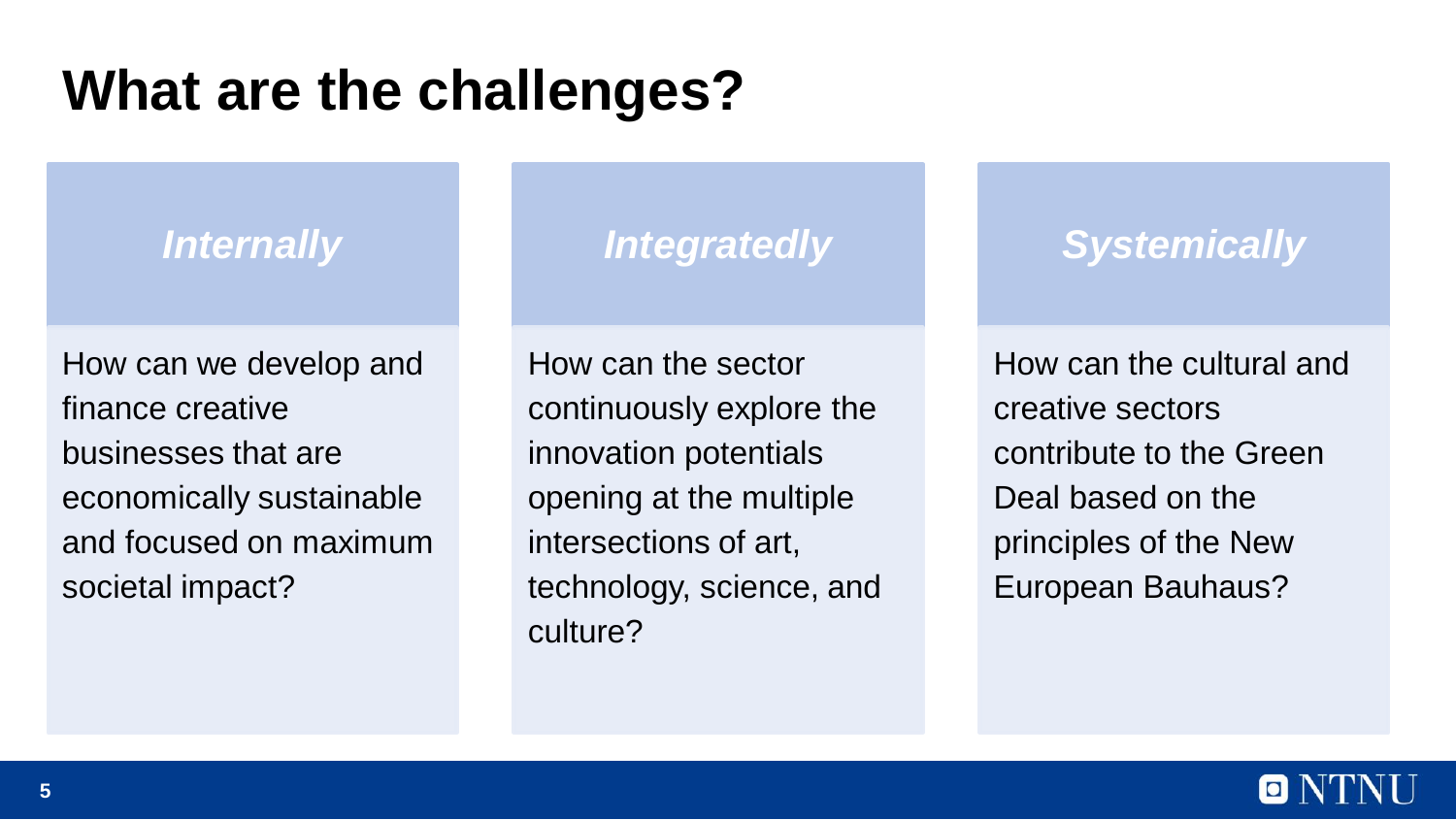## **Current status**

NTNU is in contact and/or exchange with applying consortia

We expect an outcome that is highly integrative and inclusive

Let's initiate a process that showcases the Norwegian CCSI and let's make use of the opportunities of the creative KIC!

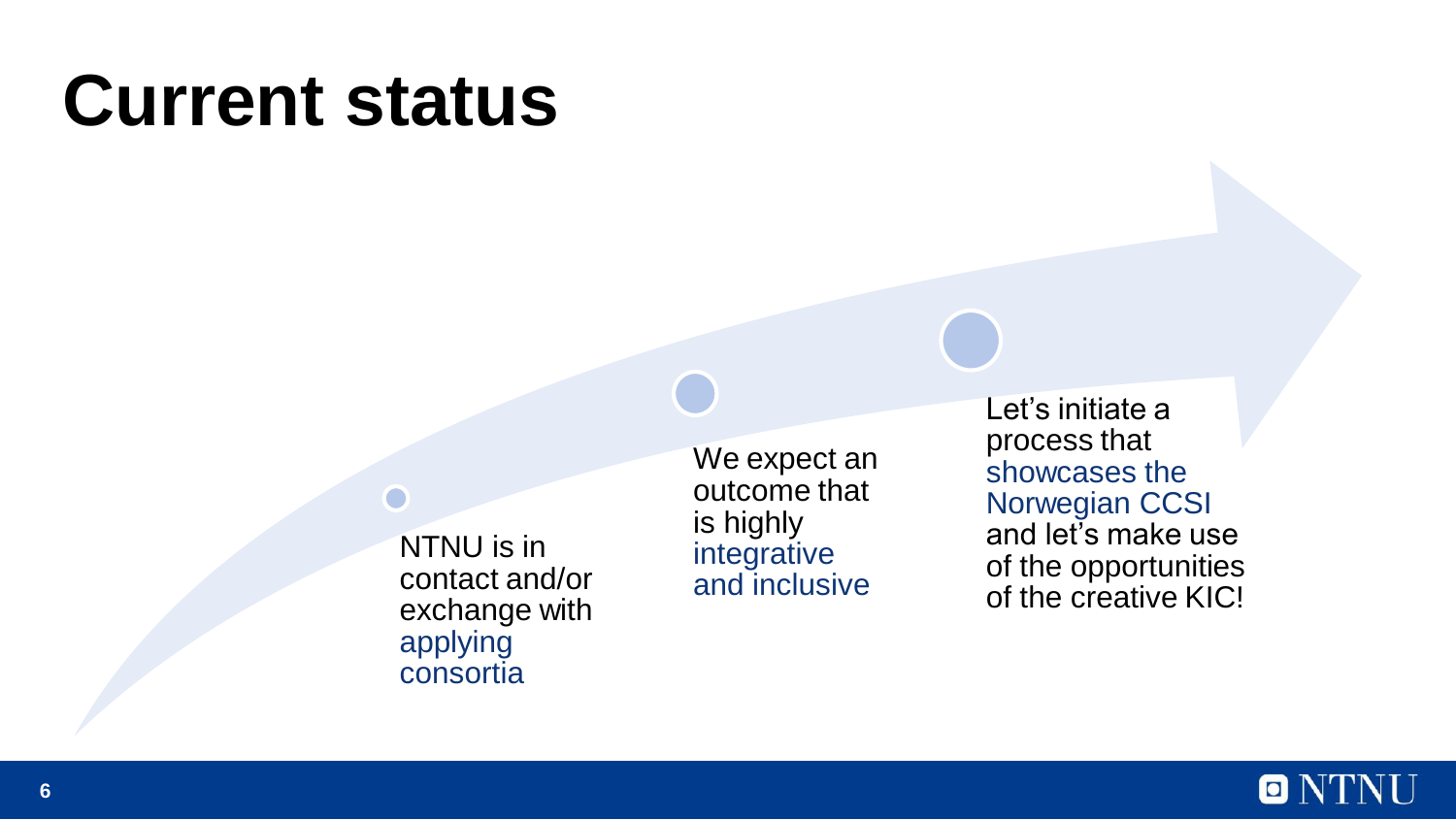## **NTNU's strategic approach**

## **Boundary** conditions

KIC characteristics: Innovation oriented and Industry needs driven

Key elements: Universities and Companies (and RTOs)

#### Collect Expressions of Interest from Norwegian stakeholders interested in possible involvement into the KIC activities/opportunities

NTNU

**Approach** 

Present this as «Norwegian CCSI System» offer entering in structured format in the selected KIC

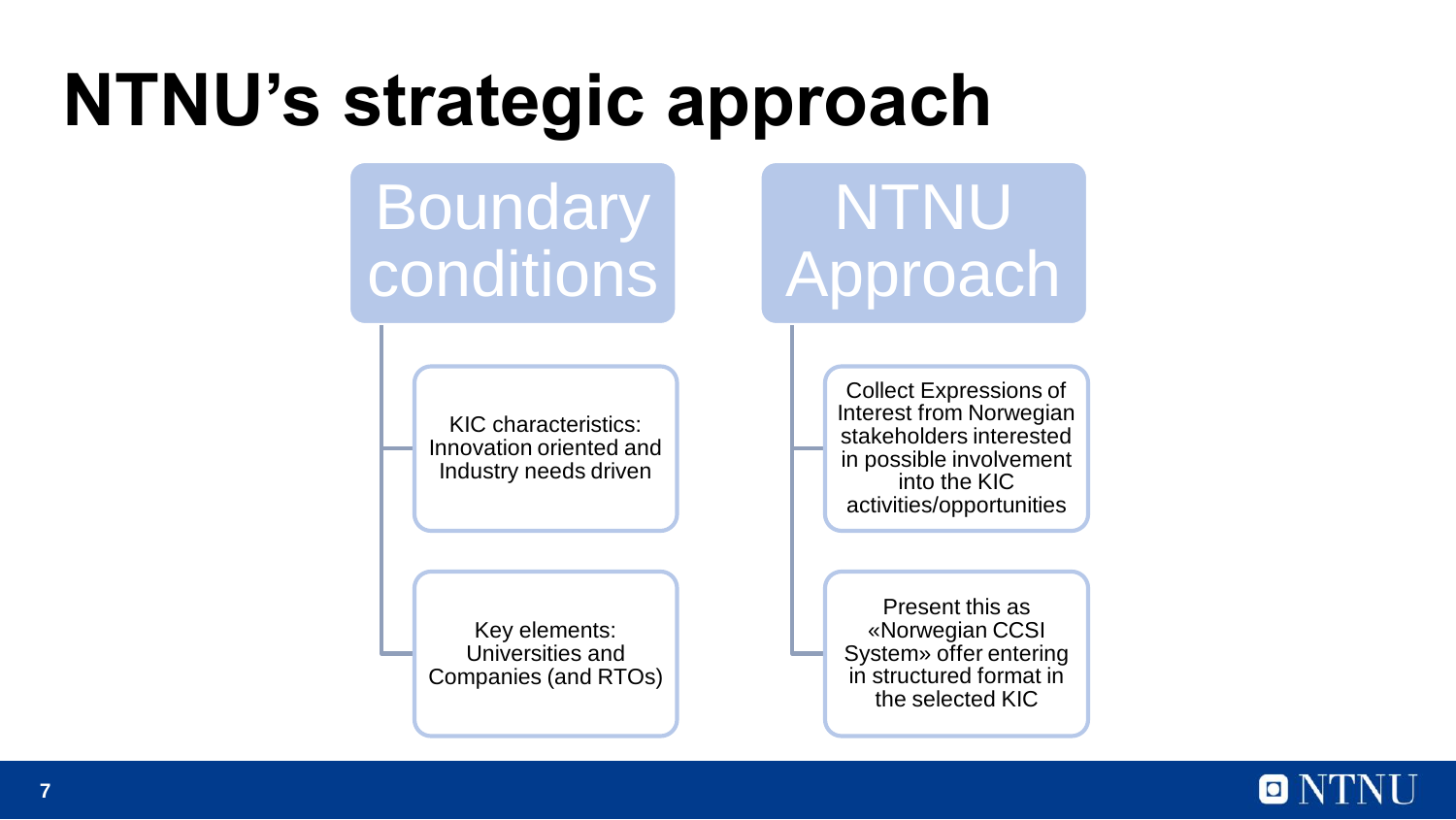## **How to declare your interest?**

We ask for an EOI from interested parties

Should you agree to be part of this:

- Non-Binding both economically or in terms of inkind resources
- Allowing NTNU to add your logo to the list of players composing the «Norwegian CCSI System»

• Send a EOI letter signed by an authorised representative to [florian.schneider@ntnu.no](mailto:florian.schneider@ntnu.no)

Collected EOIs will reinforce the participation weight that Norway could have in the KIC